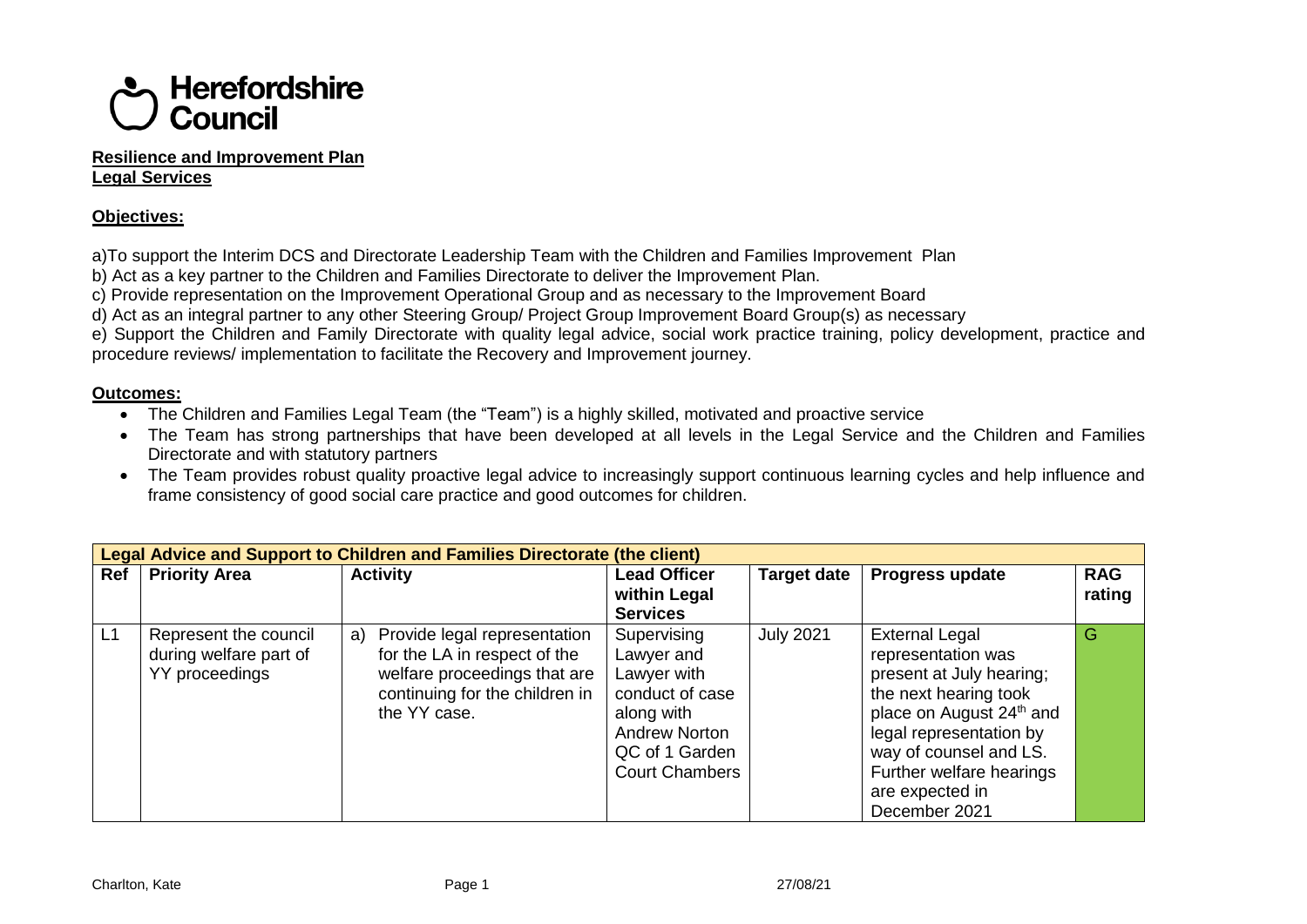|    |                                                                                                                        | b) | Create a court directions<br>tracker to ensure compliance<br>with the court timetable.                                                                                                                | Head of Law,<br>Children and<br><b>Families</b>                    | March 2021        | Tracker created and in<br>use; held and kept<br>updated by a Senior<br>Lawyer                                                                                                                                                                                                                                       | B |
|----|------------------------------------------------------------------------------------------------------------------------|----|-------------------------------------------------------------------------------------------------------------------------------------------------------------------------------------------------------|--------------------------------------------------------------------|-------------------|---------------------------------------------------------------------------------------------------------------------------------------------------------------------------------------------------------------------------------------------------------------------------------------------------------------------|---|
|    |                                                                                                                        | C) | Legal Services to attend<br>social work group<br>supervision to comment on<br>any legal issues that arise<br>and to be kept updated on<br>the work that continues to be<br>undertaken with the family | Lawyer with<br>conduct of case                                     | <b>July 2021</b>  | Group supervision now<br>takes place on a<br>fortnightly basis at least<br>until conclusion of<br>proceedings                                                                                                                                                                                                       | B |
| L2 | Follow up from the YY<br>judgement                                                                                     | a) | Hold workshops with SW<br>teams to discuss judgement,<br>deficiencies in practice<br>identified in the judgement,<br>key issues and themes                                                            | Lawyer with<br>conduct of case                                     | <b>July 2021</b>  | Workshops held<br>Social workers in the<br>directorate are fully<br>briefed on the key<br>themes emanating from<br>the judgement so they<br>have a broader<br>understanding of the<br>criticisms that were being<br>directed at the Local<br>Authority and the key<br>areas where<br>improvements are<br>necessary. | B |
|    |                                                                                                                        | b) | Discuss in supervision<br>sessions how work can be<br>done to improve relationship<br>with maternal family                                                                                            | Lawyer with<br>conduct of case                                     | <b>July 2021</b>  | Legal Services attend the<br>social work fortnightly<br>group supervision (see<br>L1 above)                                                                                                                                                                                                                         | B |
| L3 | <b>Establish Special</b><br>Guardianship Order<br>/Discharge of Care<br>Order (SGO/DISCO)<br>panel in order to provide | a) | Hold scoping meetings to<br>discuss how the panel<br>should be formulated                                                                                                                             | Head of Law,<br>Children and<br><b>Families</b><br>/ Senior Lawyer | April/May<br>2021 | Completed                                                                                                                                                                                                                                                                                                           | B |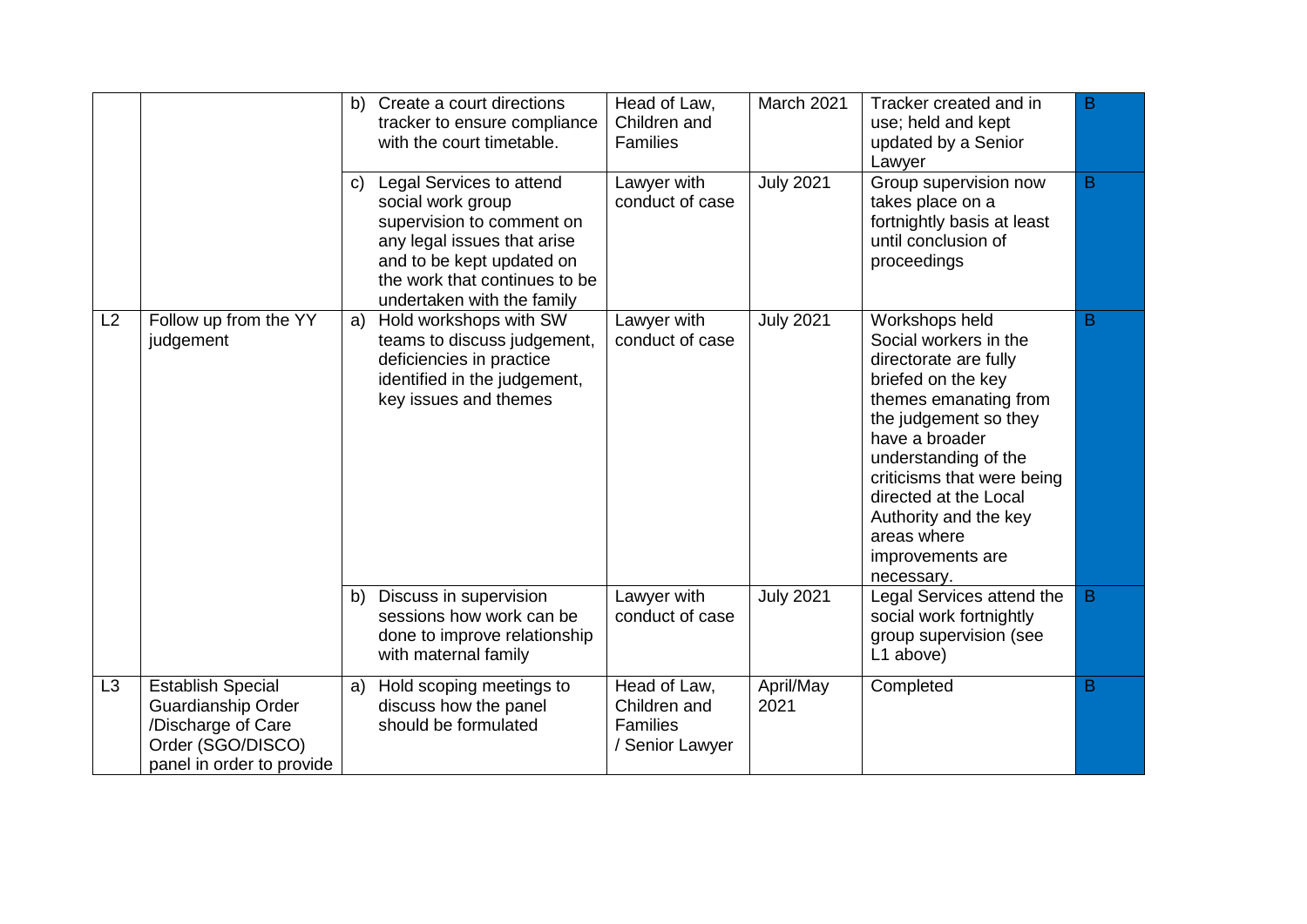|                | legal advice in respect<br>of an application to<br>court and the<br>associated court<br>procedural | b)<br>C) | Create draft protocol for<br>creation of the panel<br>Sign off protocol of panel at                                                                                                                                                                                                                                                                                   | Case<br>Progression<br>Officer, C&F<br>Directorate<br>AD, C&F | April/May<br>2021<br><b>June 2021</b> | Completed<br>Legal services provided                                                                                                         | B<br>B |
|----------------|----------------------------------------------------------------------------------------------------|----------|-----------------------------------------------------------------------------------------------------------------------------------------------------------------------------------------------------------------------------------------------------------------------------------------------------------------------------------------------------------------------|---------------------------------------------------------------|---------------------------------------|----------------------------------------------------------------------------------------------------------------------------------------------|--------|
|                | requirements                                                                                       |          | DMT and SGO/DISCO panel<br>is fully operational                                                                                                                                                                                                                                                                                                                       | Directorate                                                   |                                       | with new procedure and<br>attend weekly legal<br>gateway panels. Meeting<br>arranged 1/9/21 to review<br>effectiveness of panel<br>processes |        |
| L4             | Review the SGO<br>protocol                                                                         | a)       | Review the current SGO<br>protocol to ensure it makes<br>reference to the fact that<br>SGO support plans should<br>be drafted after a positive<br>SGO assessment has been<br>produced                                                                                                                                                                                 | Senior Lawyer /<br>Lawyer                                     | <b>June 2021</b>                      | Protocol is being re-<br>drafted before being<br>reviewed by client; aim<br>for final approval by end<br>Sept 2021                           | A      |
|                |                                                                                                    | b)       | Review SGO protocol to<br>ensure it complies with<br><b>Public Law Working Group</b><br>"Recommendations to<br>achieve best<br>practice in the child<br>protection and<br>family justice systems:<br>Special guardianship orders<br>June 202" and Public Law<br><b>Working Group "Best</b><br><b>Practice Guidance: Special</b><br>Guardianship Orders" March<br>2021 | Senior Lawyer /<br>Lawyer                                     | <b>June 2021</b>                      | Protocol has been re-<br>drafted to ensure<br>compliance with PLWG<br>guidance. Awaiting<br>finalisation and sign off                        | A      |
| L <sub>5</sub> | Strengthen existing<br>Review/Panel/RPPM<br>meetings. Also give                                    | a)       | Hold meeting with ADs,<br>HoSs, CPOs to discuss the<br>LPM system and whether                                                                                                                                                                                                                                                                                         | Head of Law,<br>Children and<br><b>Families</b>               | June/July<br>2021                     | Completed<br>Legal gateway meetings<br>now taking place weekly                                                                               | B      |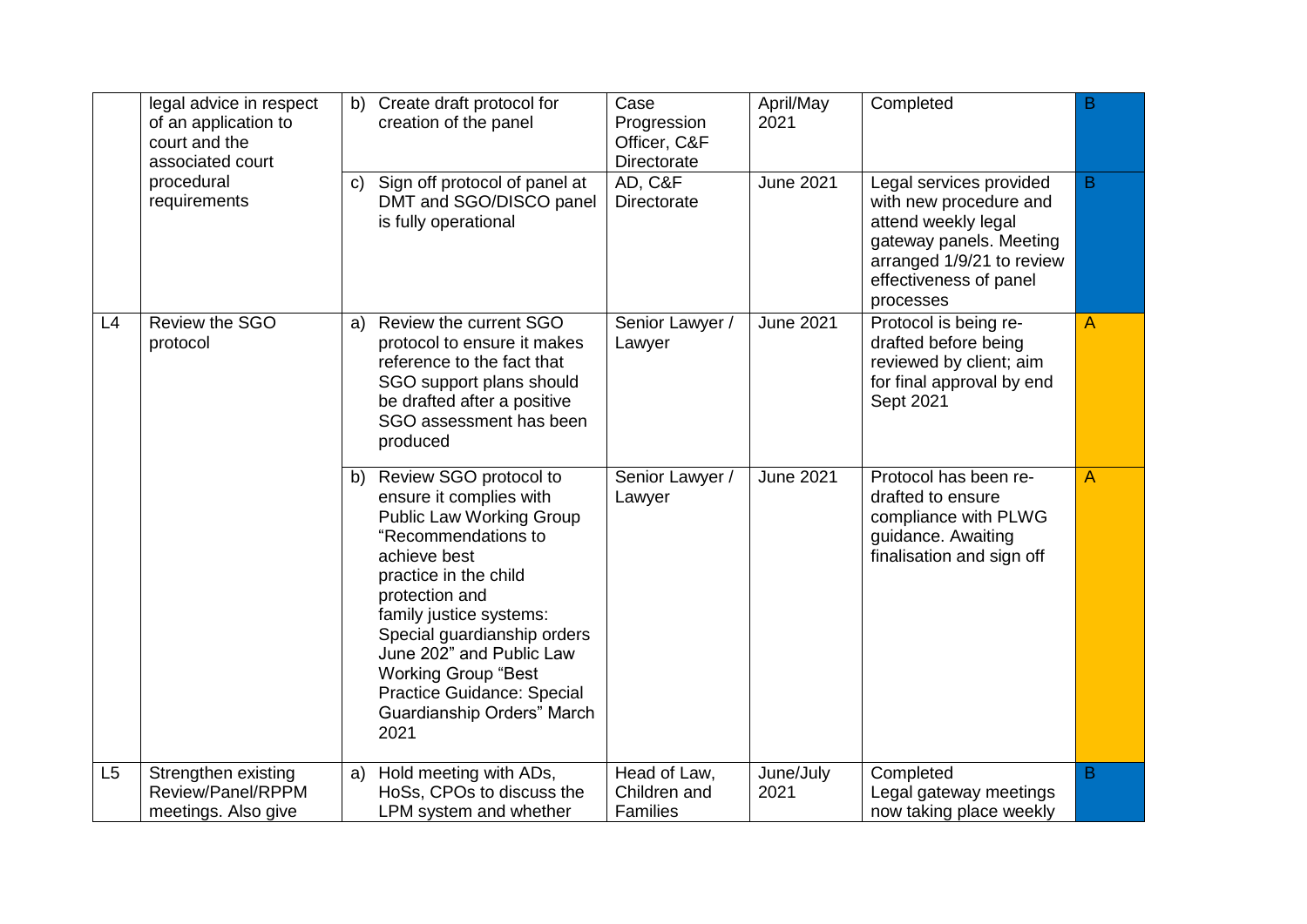|                | consideration to<br>whether the current<br><b>Legal Planning Meeting</b><br>system is fit for purpose                                       | this needs to revert to a<br>Legal Gateway Panel and<br>who needs to make decision<br>in respect of issuing<br>proceedings/entering PLO<br>and whether this requires<br>AD attendance                                                                                                  |                                          |                 |                                                                                                                                                                                                                                                                                                                                                                                                                                               |                |
|----------------|---------------------------------------------------------------------------------------------------------------------------------------------|----------------------------------------------------------------------------------------------------------------------------------------------------------------------------------------------------------------------------------------------------------------------------------------|------------------------------------------|-----------------|-----------------------------------------------------------------------------------------------------------------------------------------------------------------------------------------------------------------------------------------------------------------------------------------------------------------------------------------------------------------------------------------------------------------------------------------------|----------------|
| L <sub>6</sub> | Review Findings in<br>2018 High Court<br>Judgements and<br>compare with YY<br>Judgement to see if<br>there are any key trends<br>and issues | Create spreadsheet tracker<br>a)<br>of 3 High Court judgements<br>and the findings of fact from<br>the same and findings of fact<br>from the Re YY judgement,<br>as well as the list of<br>promised actions from Re<br>GT made by the Assistant<br>Director at the time, Liz<br>Elgar. | Head of Law,<br>Children and<br>Families | May 2021        | Completed<br>A number of actions<br>identified which had not<br>been actioned following<br>publication of the Re GT<br>judgement have now<br>been addressed. In<br>respect of the key<br>themes, it has been<br>identified that the key<br>themes in the 2018<br>judgements all appear in<br>the Re YY judgement,<br>evidencing that the areas<br>of deficiency and thus<br>focus had not been<br>addressed following the<br>2018 judgements. | B              |
| L7             | Review key statutory<br>and practice<br>responsibilities against<br>issues/trends mapped<br>in legal cases in C&F<br>and identify           | <b>Review DFE Working</b><br>a)<br><b>Together to Safeguard</b><br>Children 2018 to map key<br>statutory and practice<br>responsibilities                                                                                                                                              | Senior Lawyer /<br>Lawyer                | Oct/Nov<br>2021 | This will be the<br>responsibility of the new<br>Head of Law for<br>Improvement.                                                                                                                                                                                                                                                                                                                                                              | $\overline{A}$ |
|                | training/policy/protocol<br>needs                                                                                                           | Compare and track these<br>b)<br>statutory responsibilities<br>against those areas of<br>deficiencies in practice and<br>key themes and issues                                                                                                                                         | Senior Lawyer /<br>Lawyer                | Oct/Nov<br>2021 | This will be the<br>responsibility of the new<br>Head of Law for<br>Improvement.                                                                                                                                                                                                                                                                                                                                                              | $\overline{A}$ |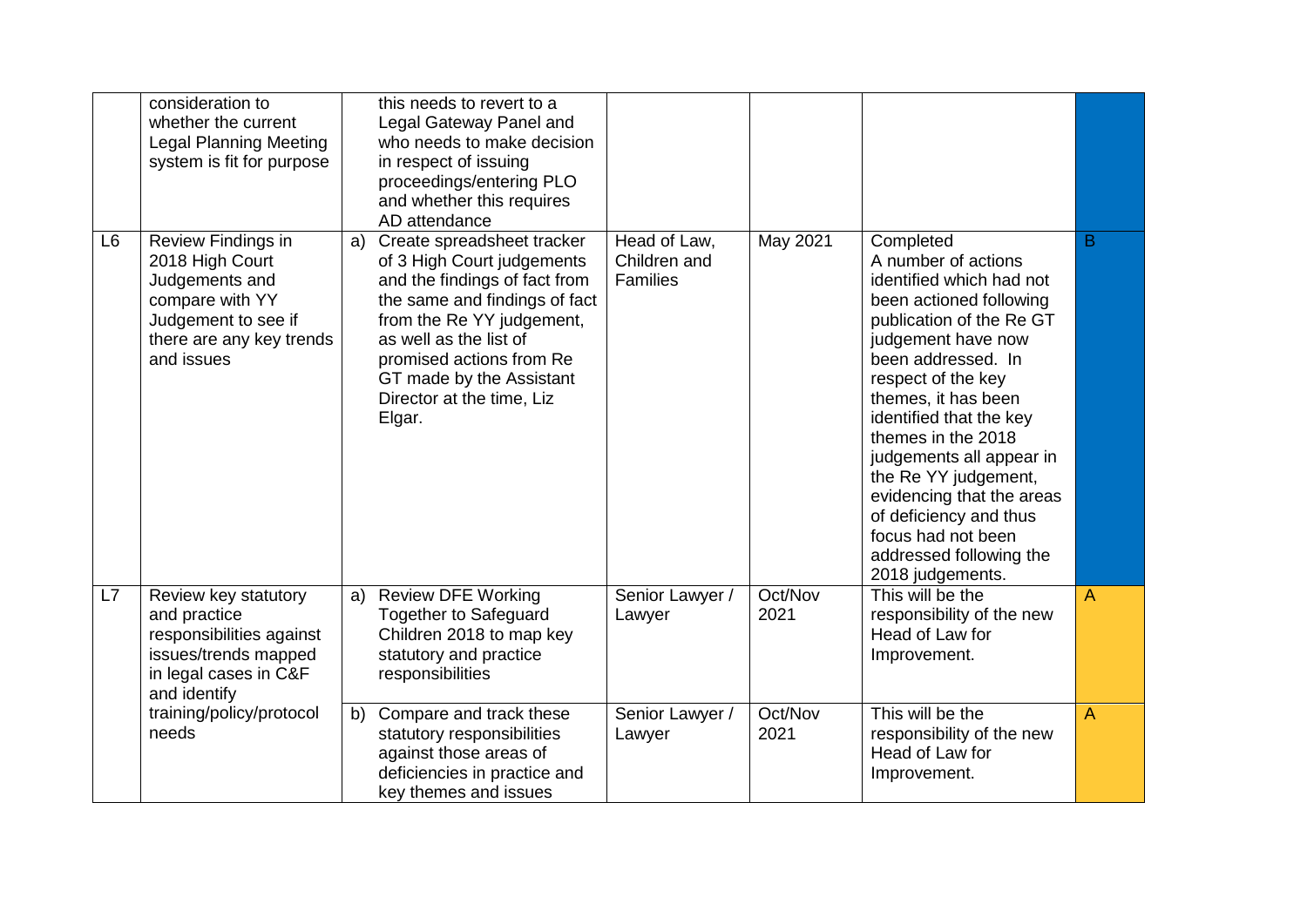|                |                                                                                         | $\mathsf{C}$ | Identify any needs to draft<br>protocols/change<br>practice/procedures                                                                                                                                                                                                                                                                                                                                                                                                         | Senior Lawyer /<br>Lawyer                    | Oct/Nov<br>2021                                                                                                | This will be the<br>responsibility of the new<br>Head of Law for<br>Improvement. This also<br>needs to be discussed<br>with the DCS to agree<br>next steps                                                                                                                                                                                                                                                           | A      |
|----------------|-----------------------------------------------------------------------------------------|--------------|--------------------------------------------------------------------------------------------------------------------------------------------------------------------------------------------------------------------------------------------------------------------------------------------------------------------------------------------------------------------------------------------------------------------------------------------------------------------------------|----------------------------------------------|----------------------------------------------------------------------------------------------------------------|----------------------------------------------------------------------------------------------------------------------------------------------------------------------------------------------------------------------------------------------------------------------------------------------------------------------------------------------------------------------------------------------------------------------|--------|
|                |                                                                                         | d)           | Develop training programme<br>for the implementation of<br>learning as a result of the<br>learning review. This<br>training to be offered to the<br>service alongside members<br>of the legal team. This<br>training will cover all aspects<br>of practice which are<br>identified as requiring<br>improvement as part of this<br>Improvement Plan and will<br>be facilitated in conjunction<br>with the Social Work<br>Academy and the Q and A<br>team within the Directorate | Senior Lawyer /<br>Lawyer                    | Ongoing<br>with a view<br>to covering<br>all identified<br>areas on a<br>preliminary<br>basis by<br>June 2022. | Initial training has been<br>commenced by the<br>Directorate which the<br>Team has inputted into.<br>Further training will be<br>developed once both<br><b>Consultant and the Head</b><br>of Law for Improvement<br>commence in post.<br>Meetings have taken<br>place with SW academy<br>and Tom Savoy; training<br>sessions set up with IROs<br>in Oct; and s20 training is<br>in the process of being<br>organised | A      |
| L <sub>8</sub> | Review and strengthen<br>the PLO/pre-<br>proceedings in liaison<br>with the Interim DCS | a)<br>b)     | ex-HMI<br>Meet<br>with<br>the<br>discuss<br>inspectors<br>to<br>outcome of deep dive review<br>in respect of concerns in PLO<br>cases.<br>Review PLO matters in the                                                                                                                                                                                                                                                                                                            | Senior Lawyer /<br>Lawyer<br>Senior Lawyer / | Oct/Nov<br>2021<br>Oct/Nov                                                                                     | This will be the<br>responsibility of the new<br>Head of Law for<br>Improvement. This also<br>needs to be discussed<br>with the DCS to agree<br>next steps<br>This will be the                                                                                                                                                                                                                                       | A<br>A |
|                |                                                                                         |              | past 12 months in terms of the<br>numbers of cases entering<br>PLO versus those that enter<br>care proceedings (this data is<br>available from CPO)                                                                                                                                                                                                                                                                                                                            | Lawyer                                       | 2021                                                                                                           | responsibility of the new<br>Head of Law for<br>Improvement                                                                                                                                                                                                                                                                                                                                                          |        |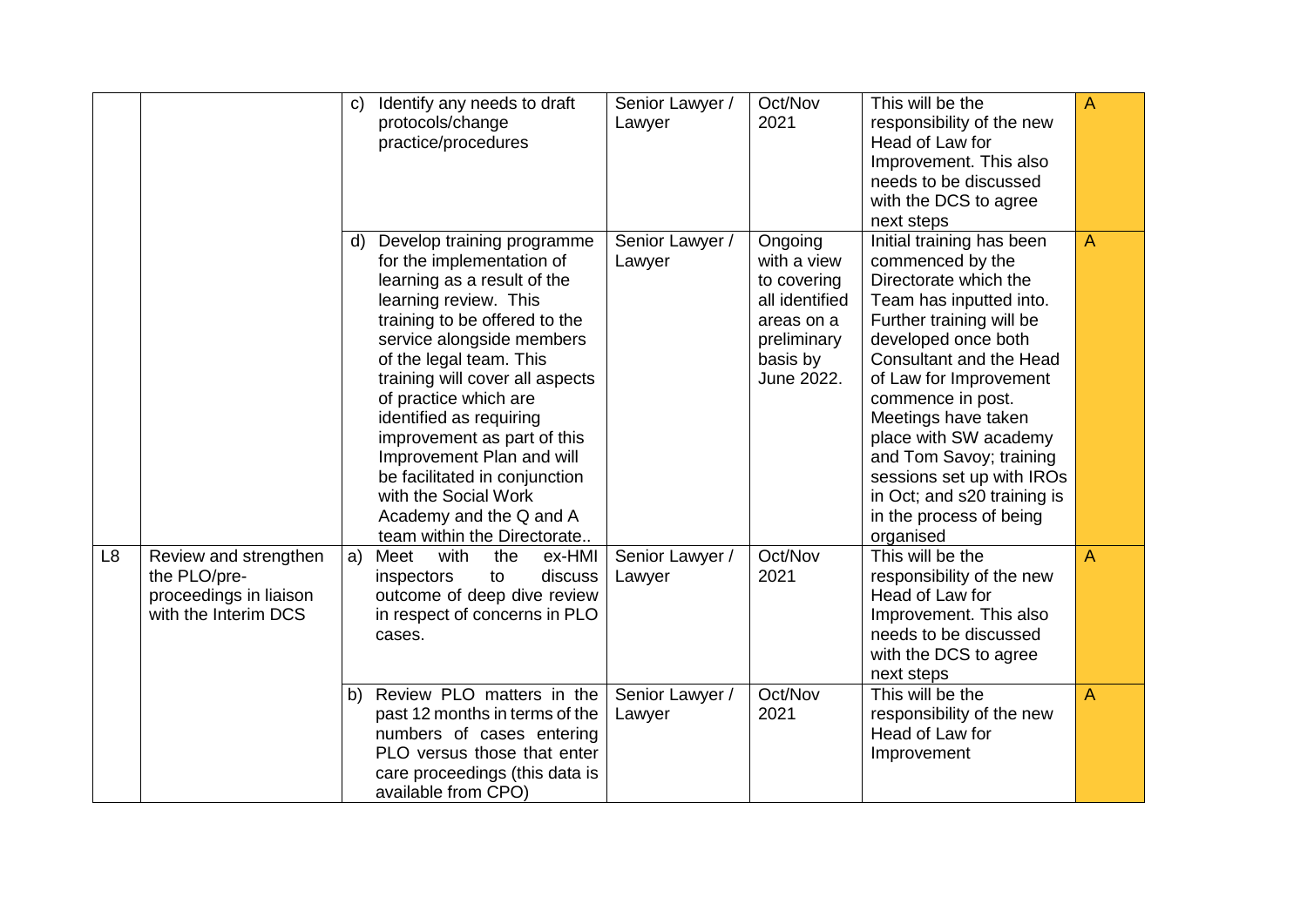|                |                                                                              | $\mathsf{C}$   | Review information gathered<br>during the case review<br>interviews as to issues arising<br>during the PLO process                                               | Senior Lawyer /<br>Lawyer | Oct/Nov<br>2021   | This will be the<br>responsibility of the new<br>Head of Law for<br>Improvement                                                                                                                                                                                                                                                     | A |
|----------------|------------------------------------------------------------------------------|----------------|------------------------------------------------------------------------------------------------------------------------------------------------------------------|---------------------------|-------------------|-------------------------------------------------------------------------------------------------------------------------------------------------------------------------------------------------------------------------------------------------------------------------------------------------------------------------------------|---|
|                |                                                                              | d)             | with<br>allocated<br><b>Discuss</b><br>solicitor the PLO process the<br>difficulties encountered as<br>part of the process and areas<br>requiring improvement    | Senior Lawyer /<br>Lawyer | Oct/Nov<br>2021   | This will be the<br>responsibility of the new<br>Head of Law for<br>Improvement                                                                                                                                                                                                                                                     | A |
|                |                                                                              | e)             | Review PLO matters that<br>have taken place in the last<br>months<br>and<br>identify<br>12 <sup>2</sup><br>patterns<br>themes<br>and<br>of<br>concerns           | Senior Lawyer /<br>Lawyer | Oct/Nov<br>2021   | This will be the<br>responsibility of the new<br>Head of Law for<br>Improvement                                                                                                                                                                                                                                                     | A |
|                |                                                                              | f)             | Review<br>and<br>amend<br>the<br>current PLO letter, request an<br>example from an outstanding<br>authority/a good example<br>from Marie McGuiness/Gary<br>Lamb. | Senior Lawyer /<br>Lawyer | September<br>2021 | Not yet started                                                                                                                                                                                                                                                                                                                     | A |
|                |                                                                              | $\mathfrak{g}$ | Review and amend the PLO<br>closing letter.                                                                                                                      | Senior Lawyer /<br>Lawyer | September<br>2021 | Not yet started                                                                                                                                                                                                                                                                                                                     | A |
| L <sub>9</sub> | Review and strengthen<br>with C&F Directorate<br>the s.20 Consent<br>process |                | a) Review the s20 consent form<br>and amend in accordance<br>with s20 BPG 2021                                                                                   | Senior Lawyer /<br>Lawyer | September<br>2021 | A version of this consent<br>form is being formulated<br>as part of Section 20<br>Working Group. A<br>meeting was held on 11 <sup>th</sup><br>August to establish the<br>terms of reference for<br>this. Worcester County<br>Council agreed to take<br>responsibility for the initial<br>draft guidance and the<br>s20 consent form | A |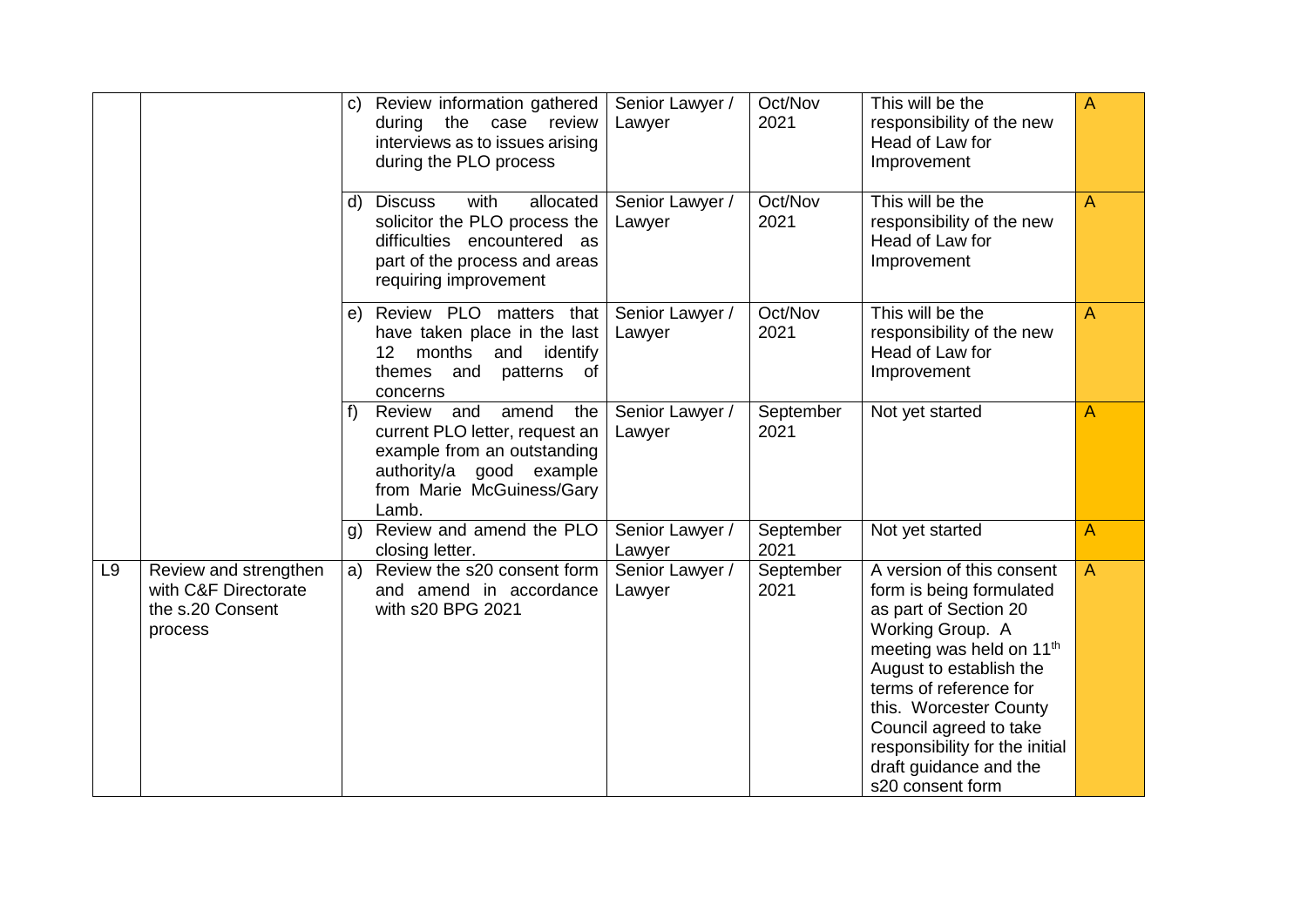| b) | Review the process in which<br>children<br>become<br>accommodated pursuant to<br>s20 and how quickly their<br>accommodation is reviewed<br>and that s20 matters should<br>considered at Legal<br>be<br>Gateway meeting rather than<br>solely at placement panel as<br>they are currently | Senior Lawyer /<br>Lawyer / Service<br>rep? | September<br>2021 | Complete. Section 20<br>matters are now reviewed<br>at legal gateway and are<br>reviewed within 24 hours<br>of their initial<br>accommodation by the<br>service and are then<br>discussed at the first<br>available review.                                       | B.             |
|----|------------------------------------------------------------------------------------------------------------------------------------------------------------------------------------------------------------------------------------------------------------------------------------------|---------------------------------------------|-------------------|-------------------------------------------------------------------------------------------------------------------------------------------------------------------------------------------------------------------------------------------------------------------|----------------|
| C) | randomised<br>Conduct<br>interviews<br>with<br>social<br>workers, team managers and<br>Heads of Service across the<br><b>Court Team and Assessment</b><br>Team to capture<br>social<br>workers'<br>current<br>understanding of how s20<br>can be used appropriately                      | Senior Lawyer /<br>Lawyer                   | September<br>2021 | Not yet started                                                                                                                                                                                                                                                   | А              |
| d) | Form s20 Working Group with<br>Worcestershire<br>County<br>Council, CAFCASS and HHJ<br>Plunkett to draft best practice<br>guidelines for use in our local<br>court (recommendation of<br>recent LFJB meeting)                                                                            | Head of Law<br>Senior Lawyer /<br>Lawyer    | August 2021       | Complete - first meeting of<br>group took place on 11<br>August 2021. Terms of<br>reference were created<br>and Worcester County<br>Council<br>agreed<br>to<br>formulate first draft of the<br>best practice guidance for<br>the two local authorities to<br>use. | $\mathsf B$    |
|    | e) Review current Section 20<br>Policy.                                                                                                                                                                                                                                                  | Senior Lawyer<br>Lawyer                     | August 2021       | See<br>d.<br>above<br>County<br>Worcestershire<br>Council is producing the<br>draft; a further<br>initial<br>meeting is scheduled in 6<br>weeks to discuss and<br>finalise.                                                                                       | $\overline{A}$ |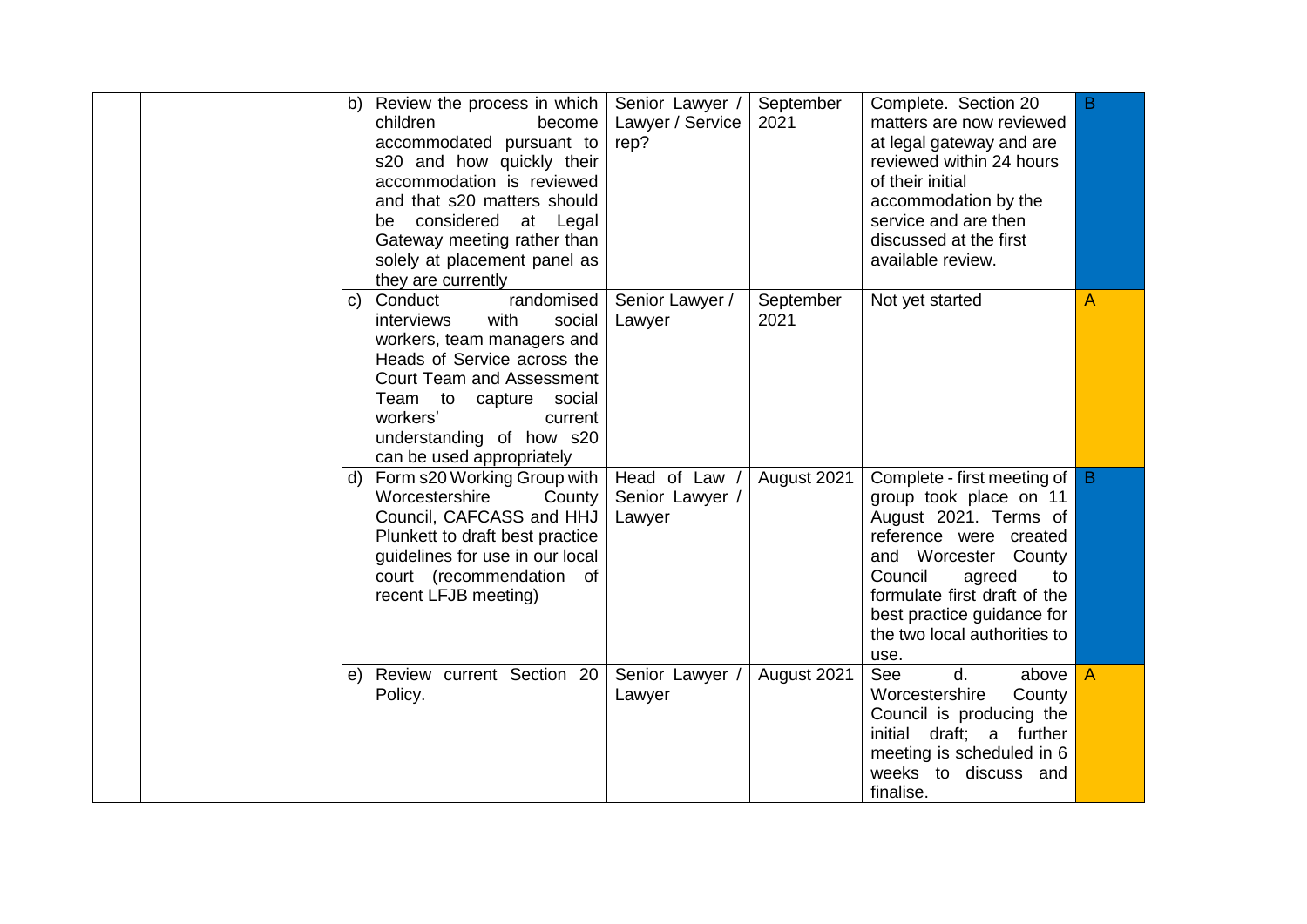|     |                                                                                      | f              | Develop and deliver Section<br>specifically<br>20<br>training<br>to CWB<br>tailored<br>and a<br>general Section 20 training<br>session across the service.                                                  | Senior Lawyer<br>Lawyer   | August<br>September<br>2021<br>then<br>ongoing | Initial training has been<br>discussed<br>with<br>the<br>Directorate and is to be<br>organised to take place<br>shortly. | A |
|-----|--------------------------------------------------------------------------------------|----------------|-------------------------------------------------------------------------------------------------------------------------------------------------------------------------------------------------------------|---------------------------|------------------------------------------------|--------------------------------------------------------------------------------------------------------------------------|---|
|     |                                                                                      | $\mathfrak{g}$ | Undertake review of current<br>20<br>Section<br>cases<br>and<br>develop tracker.                                                                                                                            | Senior Lawyer<br>Lawyer   | September<br>2021                              | Not yet started                                                                                                          | A |
| L10 | Review and strengthen<br>with C&F Directorate<br>the Adoption ADM<br>process         | a)             | Review ADM decisions that<br>have taken place in the last<br>12 months and the legal<br>advice for those decisions.                                                                                         | Senior Lawyer /<br>Lawyer | January<br>2022                                | This will be the<br>responsibility of the new<br>Head of Law for<br>Improvement                                          | A |
|     |                                                                                      | b)             | As part of review identify<br>those ADM decisions<br>that<br>final<br>line with a<br>were in<br>of<br>adoption and<br>outcome<br>those where there was a<br>different outcome at the final<br>hearing       | Senior Lawyer /<br>Lawyer | January<br>2022                                | This will be the<br>responsibility of the new<br>Head of Law for<br>Improvement                                          | A |
|     |                                                                                      | C)             | Review current policy for<br>ADM process.                                                                                                                                                                   | Senior Lawyer /<br>Lawyer | January<br>2022                                | This will be the<br>responsibility of the new<br>Head of Law for<br>Improvement                                          | A |
| L11 | Review and strengthen<br>with C&F Directorate<br>the liaison with the IRO<br>Service | a)             | Review IRO input into all<br>children in the past<br>12<br>months, this to be both paper<br>exercise and also conduct<br>with IROs on<br>interviews<br>where<br>certain<br>cases<br>concerns are identified | Senior Lawyer /<br>Lawyer | February<br>2022                               | This will be the<br>responsibility of the new<br>Head of Law for<br>Improvement                                          | A |
|     |                                                                                      | b)             | Review information gathered<br>from a) as to issues arising in<br>respect of the IRO's role and<br>function                                                                                                 | Senior Lawyer /<br>Lawyer | February<br>2022                               | Not yet started                                                                                                          | Α |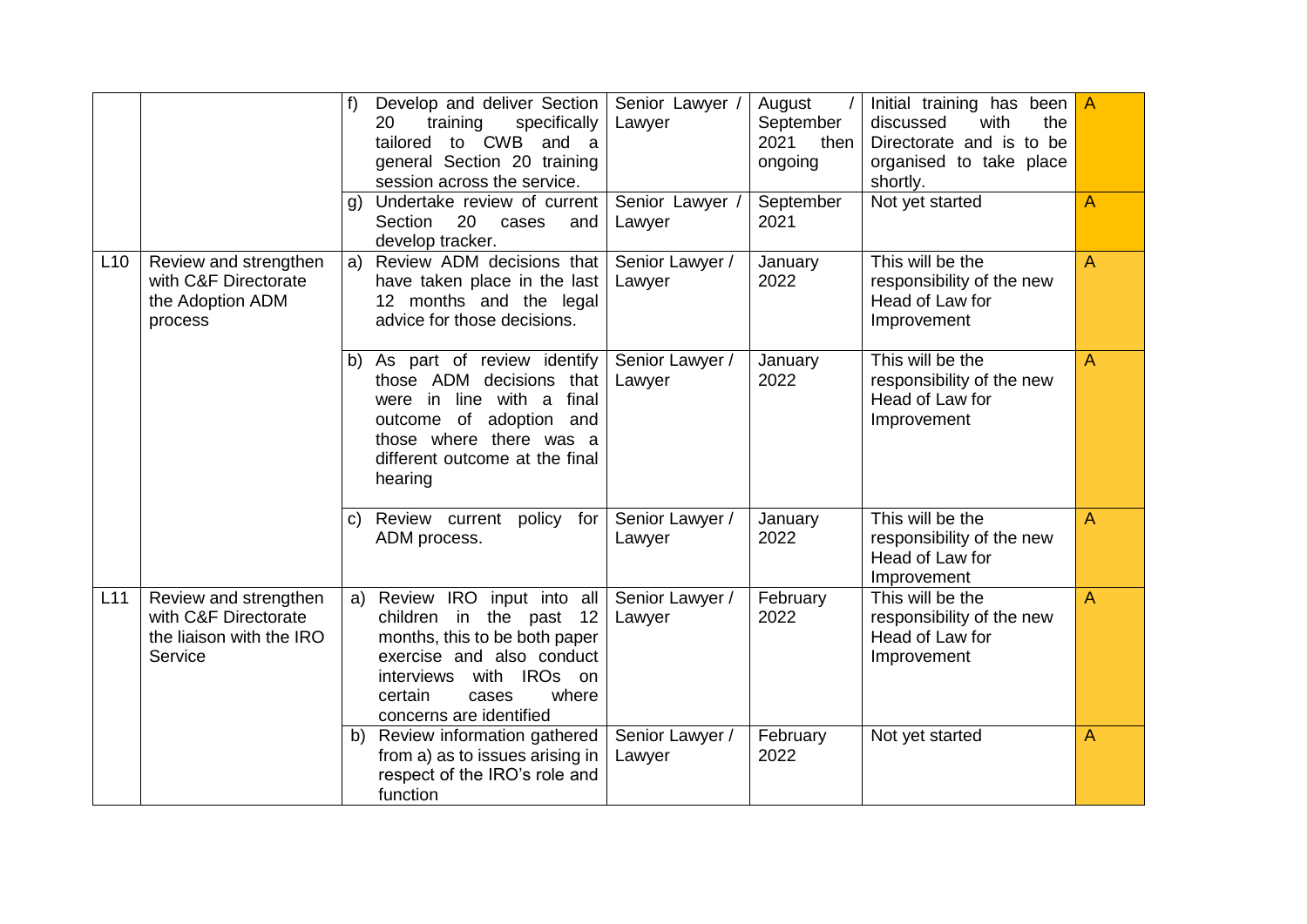| L12 | Review and strengthen<br>with C&F Directorate<br>the role of the Case<br><b>Progression Officer</b>     | a) | Discuss with the Heads of<br>Service their view regarding<br>the role of the CPOs                                                                                    | Senior Lawyer /<br>Lawyer          | March 2022       | An initial meeting has<br>taken place with the<br>Directorate in respect of<br>the role of the CPOs and<br>how this needs change<br>so they are more involved<br>in ensuring court<br>directions are complied<br>with. Discussions have<br>taken place in respect of<br>amendments to relevant<br>protocols, key officers in<br>the service also now<br>have access to the duty<br>solicitor inbox to ensure<br>that they are aware of the<br>times and dates of key<br>directions are hearings. | $\overline{A}$ |
|-----|---------------------------------------------------------------------------------------------------------|----|----------------------------------------------------------------------------------------------------------------------------------------------------------------------|------------------------------------|------------------|--------------------------------------------------------------------------------------------------------------------------------------------------------------------------------------------------------------------------------------------------------------------------------------------------------------------------------------------------------------------------------------------------------------------------------------------------------------------------------------------------|----------------|
|     |                                                                                                         |    | with<br><b>CPO<sub>s</sub></b><br>b) Discuss<br>to<br>their views<br>determine<br>in<br>respect the part of their roles<br>which work well and those<br>that do not. | Senior Lawyer /<br>Lawyer          | March 2022       | See (a) above.                                                                                                                                                                                                                                                                                                                                                                                                                                                                                   | A              |
| L13 | Liaise with Interim DCS<br>with respect to children<br>who are in LTF foster<br>carer placements and    | a) | review<br>Following<br>of<br>all<br>children in LTF placements,<br>identify whether there are any<br>similar issues as the YY case.                                  | Senior Lawyer /<br>Lawyer          | April 2022       | This will be the<br>responsibility of the new<br>Head of Law for<br>Improvement                                                                                                                                                                                                                                                                                                                                                                                                                  | A              |
|     | consider whether there<br>are any similar issues<br>arising from the YY<br>case in those<br>placements. | b) | Provide an update to the<br>Interim DCS in respect of any<br>cases of concern.                                                                                       | Senior Lawyer /<br>Lawyer          | April 2022       | This will be the<br>responsibility of the new<br>Head of Law for<br>Improvement                                                                                                                                                                                                                                                                                                                                                                                                                  | $\overline{A}$ |
| L14 | Review the transition<br>process for 16-18 year<br>olds and                                             | a) | Establish Working Group for<br><b>Transitions</b>                                                                                                                    | Heads of Law for<br>C&F and Adults | <b>June 2021</b> | <b>Working Group</b><br>established                                                                                                                                                                                                                                                                                                                                                                                                                                                              | B              |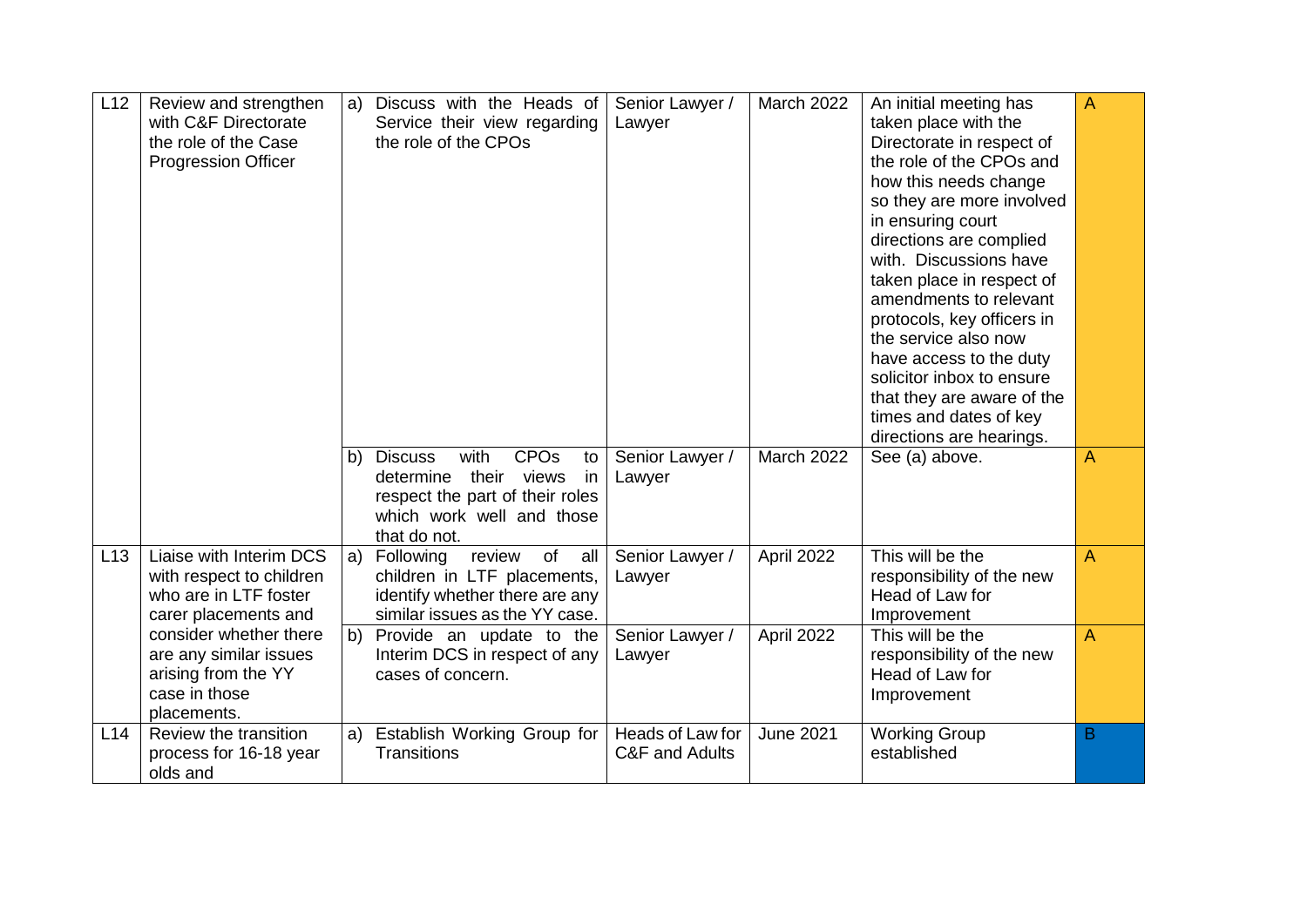| implementation of | $\mathsf{b}$ | Review Standard Operating   Heads of Law for   August 2021 |                        | This draft SOP has been A    |  |
|-------------------|--------------|------------------------------------------------------------|------------------------|------------------------------|--|
| protocol          |              | Procedure/Protocol                                         | for   C&F and Adults / | with<br>shared<br>the        |  |
|                   |              | transitions                                                | Service rep            | Directorate and Adults       |  |
|                   |              |                                                            |                        | legal team, discussion       |  |
|                   |              |                                                            |                        | needs to take place at the   |  |
|                   |              |                                                            |                        | next Working<br>Group        |  |
|                   |              |                                                            |                        | meeting in order to finalise |  |
|                   |              |                                                            |                        | its contents                 |  |

|                | <b>Quality and Performance</b>                                                                                                                                        |                                                                            |                     |                              |                                                                                                                                                                                                                                                                                                                                                          |            |
|----------------|-----------------------------------------------------------------------------------------------------------------------------------------------------------------------|----------------------------------------------------------------------------|---------------------|------------------------------|----------------------------------------------------------------------------------------------------------------------------------------------------------------------------------------------------------------------------------------------------------------------------------------------------------------------------------------------------------|------------|
| Ref            | <b>Priority Area</b>                                                                                                                                                  | <b>Activity</b>                                                            | <b>Lead Officer</b> | <b>Target</b>                | Progress update                                                                                                                                                                                                                                                                                                                                          | <b>RAG</b> |
|                |                                                                                                                                                                       |                                                                            |                     | date                         |                                                                                                                                                                                                                                                                                                                                                          | rating     |
| Q <sub>1</sub> | Identify cases within<br>children's legal team<br>where there are<br>significant failings and<br>ensure the Interim<br>DCS and DMO are<br>sighted on these<br>matters | Review existing notable<br>a)<br>cases within the team                     | Head of Law         | April 2021<br>and<br>ongoing | Completed<br>A tracker has been created<br>of all notable cases,<br>monitoring compliance with<br>directions. This is shared<br>with the service as well as<br>DFE advisor and Minister's<br>advisor. A legal meeting<br>also takes place on a<br>fortnightly basis with the<br>DCS and ADs to discuss<br>notable cases and other<br>key issues arising. | B          |
|                |                                                                                                                                                                       | Discuss with team<br>b)<br>members any concerns<br>regarding notable cases | Head of Law         | May 2021<br>and<br>ongoing   | Completed<br>Discussions take place on<br>an ongoing basis with<br>those solicitors allocated to<br>notable cases, these<br>solicitors are also invited to<br>attend the fortnightly<br>meetings so they can<br>provide an update.                                                                                                                       | B          |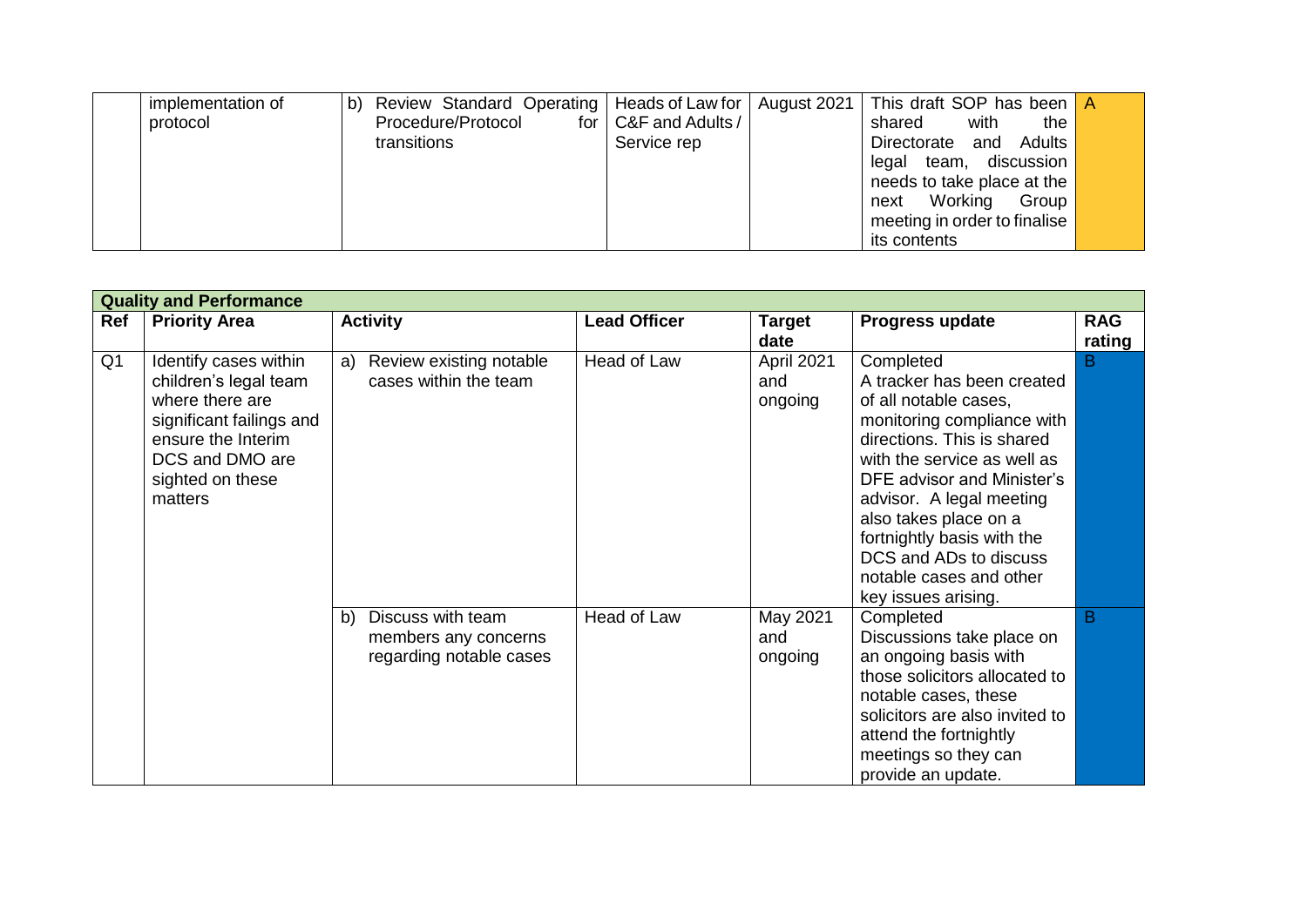|                |                                                                                                                                                                                                                                                                                                                | C)<br>d) | Draft briefings to CX in<br>respect of notable cases<br>Draft pen portraits for      | Head of Law /<br>Senior Lawyer<br>Head of Law / | Monthly<br>and as and<br>when<br>required<br>31 May | Summarised version of the<br>notable case tracker used<br>to provide updates - and<br>monthly updates provided<br>to CEx and DFE Advisor<br>and Minister<br>Completed                                                                                                                                                                                                       | G<br>B |
|----------------|----------------------------------------------------------------------------------------------------------------------------------------------------------------------------------------------------------------------------------------------------------------------------------------------------------------|----------|--------------------------------------------------------------------------------------|-------------------------------------------------|-----------------------------------------------------|-----------------------------------------------------------------------------------------------------------------------------------------------------------------------------------------------------------------------------------------------------------------------------------------------------------------------------------------------------------------------------|--------|
|                |                                                                                                                                                                                                                                                                                                                |          | Gladys Rose White in<br>respect of all notable<br>cases                              | Senior Lawyer                                   | 2021                                                |                                                                                                                                                                                                                                                                                                                                                                             |        |
| Q2             | Review and track all<br>current live SGO's<br>and Discharge Care                                                                                                                                                                                                                                               | a)       | Review all current live<br>SGOs and Discharge<br><b>Care Orders</b>                  | QA lead in C&F<br>Service                       | May 2021                                            | Completed<br>Details held by QA Team<br>in the Directorate                                                                                                                                                                                                                                                                                                                  | B      |
|                | Orders as fit for<br>purpose, identify any<br>issues and mitigations                                                                                                                                                                                                                                           | b)       | Review audit forms and<br>input legal advice into<br>audit forms from the<br>service | Senior Lawyer /<br>locum Advocate               | May 2021                                            | Completed<br>Legal advice included on<br>form created and held by<br>QA team in the<br>Directorate.                                                                                                                                                                                                                                                                         | B      |
|                |                                                                                                                                                                                                                                                                                                                | C)       | Feedback to the Q&A<br>team any issues identified                                    | Senior Lawyer                                   | May 2021                                            | Completed<br>Legal advice included on<br>form created and held by<br>QA team in the<br>Directorate.                                                                                                                                                                                                                                                                         | B      |
| Q <sub>3</sub> | Commence quality<br>assurance meetings<br>to consider C&F<br>review audit findings<br>and C&F Service Q&A<br>audit findings of all<br>those matters that are<br>currently being<br>considered for SGO<br>and are in the pre-<br>court stage, or are<br>currently in<br>proceedings. Priority<br>to audit those | a.       | Hold meetings with Q&A<br>team in service                                            | Head of Law /<br>Senior Lawyer                  | April 2021                                          | Completed<br>This meant that those<br>cases which were due to<br>be before the court (and<br>not yet issued) and those<br>before the court were<br>reviewed. As part of this<br>exercise, one assessment<br>was identified as requiring<br>further work before an<br>application was made to<br>the court, and a further<br>assessment that was<br>already before the court | B      |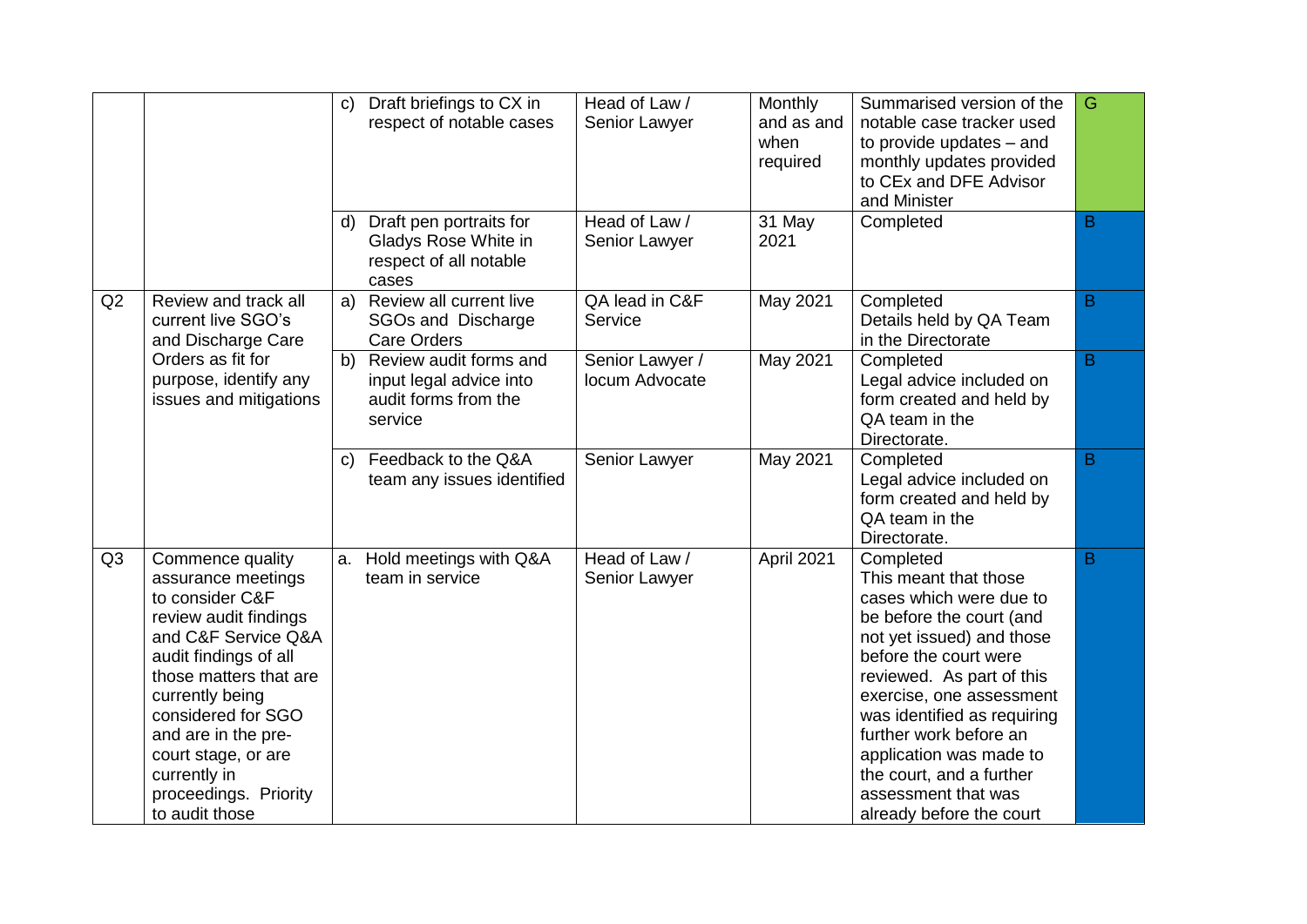|                | currently in<br>proceedings in the<br>first instance.            |                                                                                                                                                             |                                                |                  | required further work and<br>an application was made<br>to the court for an<br>extension of time, which<br>was granted. This ensured<br>that work was undertaken<br>thoroughly and sufficient<br>consideration was given to<br>the quality of assessment<br>work for SGO applications. |   |
|----------------|------------------------------------------------------------------|-------------------------------------------------------------------------------------------------------------------------------------------------------------|------------------------------------------------|------------------|----------------------------------------------------------------------------------------------------------------------------------------------------------------------------------------------------------------------------------------------------------------------------------------|---|
| Q <sub>4</sub> | Review YY case<br><b>Judgement Findings</b><br>for any C&F Legal | Review findings of fact<br>a)<br>from Re YY and identify<br>urgent actions                                                                                  | Head of Law<br>Children and<br><b>Families</b> | May 2021         | Completed                                                                                                                                                                                                                                                                              | B |
|                | Service practice<br>learning and<br>improvements                 | Seek to correct all<br>b)<br>agencies who hold<br>inaccurate information in<br>respect of the children<br>and provide them with the<br>accurate information | C&F service rep                                | <b>June 2021</b> | Completed                                                                                                                                                                                                                                                                              | B |
|                |                                                                  | Draft disclosure protocol<br>C)                                                                                                                             | Senior Lawyer                                  | <b>June 2021</b> | Drafted. Awaiting<br>finalisation and sign off;<br>aim is for approval by the<br>end Sept 2021                                                                                                                                                                                         | Α |
|                |                                                                  | Draft escalation protocol<br>d)                                                                                                                             | Senior Lawyer                                  | <b>June 2021</b> | Completed<br>Protocol for escalation<br>within the Directorate is in<br>situ.                                                                                                                                                                                                          | B |
|                |                                                                  | Draft / escalation protocol<br>e)<br>within Legal Services<br>including in respect of<br>when/if legal advice is not<br>followed by client                  | Senior Lawyer                                  | <b>July 2021</b> | Drafted. Awaiting<br>finalisation and sign off by<br>the end Sept 2021                                                                                                                                                                                                                 | A |
| Q <sub>5</sub> | Review all current and<br>historic HRA claims                    | Conduct an analysis of all<br>a)<br>current HRA claims and<br>track trends and issues<br>with and identify failings                                         | Senior<br>Lawyer<br>Lawyer                     | April 2022       | <b>This</b><br>will<br>the<br>be<br>responsibility of the<br>new<br>Head<br>of<br>Law<br>for<br>Improvement                                                                                                                                                                            | A |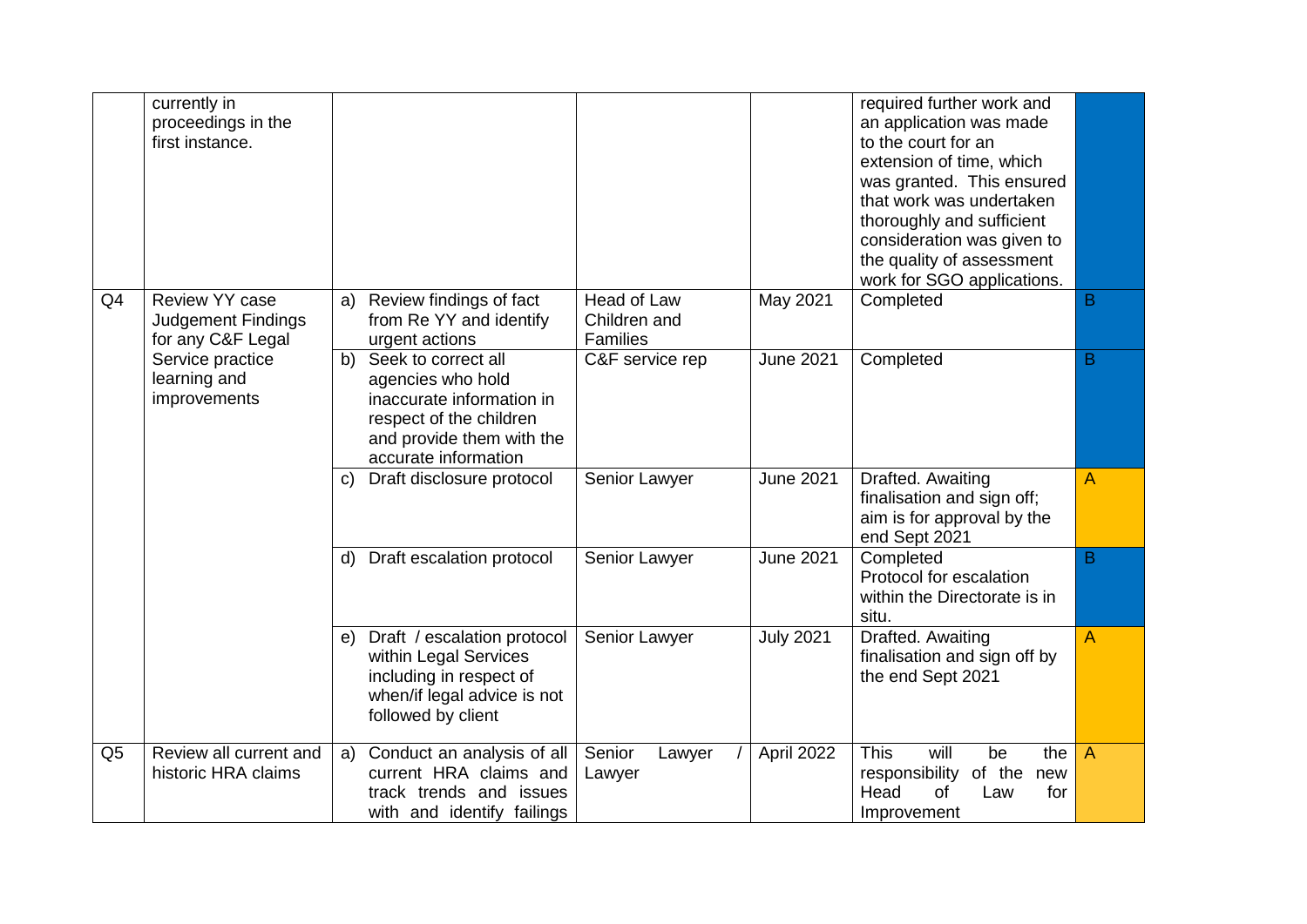|                |                                                                                      |              | and necessary training /<br>support                                                                                                                                                                                 |                                                         |                   |                                                                                                                                                                             |                |
|----------------|--------------------------------------------------------------------------------------|--------------|---------------------------------------------------------------------------------------------------------------------------------------------------------------------------------------------------------------------|---------------------------------------------------------|-------------------|-----------------------------------------------------------------------------------------------------------------------------------------------------------------------------|----------------|
|                |                                                                                      | b)           | Make further enquiries in<br>respect of our insurance<br>product and whether this<br>can be changed to include<br>legal work for the claims<br>(as is the case in other<br>local authorities)                       | <b>Practice Manager</b>                                 | September<br>2021 | raised<br>Has<br>been<br>with  <br>Insurance team but needs<br>further clarification                                                                                        | $\overline{A}$ |
|                |                                                                                      | $\mathbf{C}$ | Explore whether a further<br>solicitor can be employed<br>to deal with the HRA<br>claims, rather than this<br>work being outsourced                                                                                 | <b>Practice Manager</b>                                 | <b>July 2021</b>  | <b>Resources</b><br><b>Board</b><br>have<br>approved a FT Litigation<br>Lawyer that will support this<br>work; a locum has been<br>secured.                                 | G.             |
| Q <sub>6</sub> | Liaise with the Interim<br>DCS in order to<br>strengthen the<br>effectiveness of the | a)           | Conduct a review of the<br>current complaints policy<br>and how complaints are<br>currently dealt with                                                                                                              | Senior Lawyer /<br>Lawyer                               | May 2022          | This will be the<br>responsibility of the new<br>Head of Law for<br>Improvement                                                                                             | $\overline{A}$ |
|                | handling and<br>management of<br>complaints.                                         | b)           | Liaise with<br>Information<br>Governance as to the<br>current complaints process<br>those<br>areas<br><b>of</b><br>and<br>weakness in the current<br>and<br>discuss<br>process<br>for<br>suggestions<br>improvement | Senior Lawyer /<br>Lawyer                               | May 2022          | This will be the<br>responsibility of the new<br>Head of Law for<br>Improvement                                                                                             | $\overline{A}$ |
|                |                                                                                      | C)           | Produce<br>of<br>a<br>set<br>recommendations for the<br>improvement<br>to<br>the<br>complaints process                                                                                                              | Senior Lawyer /<br>Lawyer                               | May 2022          | This will be the<br>responsibility of the new<br>Head of Law for<br>Improvement                                                                                             | $\overline{A}$ |
| Q7             | Improve post<br>proceedings<br>dissemination of<br>information                       | a)           | Implement<br>the<br>post<br>proceedings<br>review<br>meeting (where outcome<br>of<br>case<br>summary<br>is<br>so that<br>presented)<br>all<br>relevant<br>individuals<br>working around the child                   | Head<br>of<br>Law<br>Children<br>and<br><b>Families</b> | <b>June 2021</b>  | Completed<br>Post proceeding form in<br>place to be completed and<br>relevant<br>circulated<br>to<br>individuals; meetings not<br>required unless specifically<br>requested | B.             |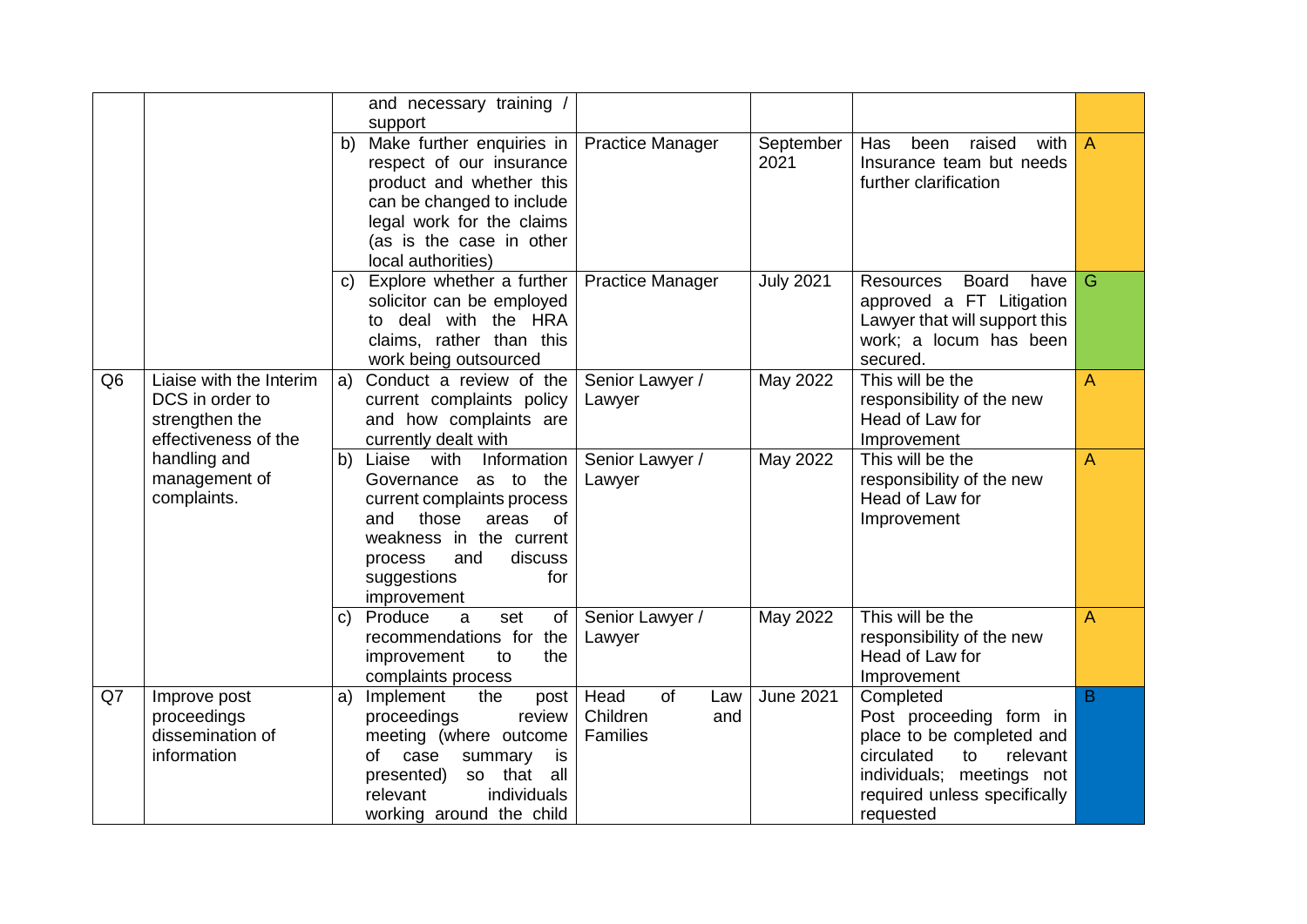|  | understand<br>impact<br>the<br>0t |  |  |
|--|-----------------------------------|--|--|
|  | decision<br>anv<br>coun           |  |  |

| <b>Workforce Development</b> |                                                                                                                                                    |                                                                                                                                                                                                                                                                                              |                                                |                       |                                                                                                                                                                                                       |                      |  |  |
|------------------------------|----------------------------------------------------------------------------------------------------------------------------------------------------|----------------------------------------------------------------------------------------------------------------------------------------------------------------------------------------------------------------------------------------------------------------------------------------------|------------------------------------------------|-----------------------|-------------------------------------------------------------------------------------------------------------------------------------------------------------------------------------------------------|----------------------|--|--|
| Ref                          | <b>Priority Area</b>                                                                                                                               | <b>Activity</b>                                                                                                                                                                                                                                                                              | <b>Lead Officer</b>                            | <b>Target</b><br>date | Progress update                                                                                                                                                                                       | <b>RAG</b><br>rating |  |  |
| W <sub>1</sub>               | Support for Legal staff<br>when court hearings<br>are impacted as a<br>consequence of an<br>audit finding<br>deficiencies with<br>assessment work. | Hold meetings and supervision<br>a)<br>with junior legal staff members<br>and conduct<br>advocacy/hearings where there<br>are issues arising out of audit<br>work                                                                                                                            | Head of Law<br>Children and<br><b>Families</b> | April/May<br>2021     | Completed<br>Support was provided on<br>hearings where required                                                                                                                                       | B                    |  |  |
| W <sub>2</sub>               | Lawyers in C&F Legal<br>Team are trained and<br>know the law on End<br>of Life decision making<br>and Medical                                      | Create evidence log that all<br>a)<br>staff in the C&F Team have<br>received training on End of Life<br>decision making and medical<br>intervention                                                                                                                                          | Senior Lawyer                                  | <b>June 2021</b>      | Completed, all staff have<br>received the relevant<br>training.                                                                                                                                       | B                    |  |  |
|                              | intervention consent<br>for Looked After<br>Children                                                                                               | Discuss with all solicitors in<br>b)<br>121s and supervision sessions<br>that they are confident in this<br>area of law and they are aware<br>of the escalation policy where<br>they should seek a second<br>opinion, possibly from counsel<br>and discuss legal advice with<br>Head of Law. | Head of Law<br>Children and<br><b>Families</b> | June / July<br>2021   | Completed<br>Policies that relate to these<br>areas will be circulated to<br>the team and referred to<br>regularly, for example,<br>during team meetings or<br>1:1's, so that they are fully<br>aware | В                    |  |  |
|                              |                                                                                                                                                    | Provide an Induction Pack for<br>C)<br>new starters to ensure that they<br>are aware of all relevant<br>policies in place.                                                                                                                                                                   | Practice<br>Manager                            | Oct 2021              | Not yet started.<br>This activity forms part of<br>the wider Legal Services<br>Improvement Plan, and<br>revised Practice Manual                                                                       | A                    |  |  |
| W <sub>3</sub>               | Review all Looked<br>After Children,<br><b>Adoption and Care</b>                                                                                   | with<br>a)<br><b>Discuss</b><br>each<br>team<br>member their live cases and<br>cases concluded in the last 12                                                                                                                                                                                | Head of Law /<br>Senior Lawyer                 | September<br>2021     | Underway<br>The team will be asked to<br>highlight any current cases                                                                                                                                  | G                    |  |  |